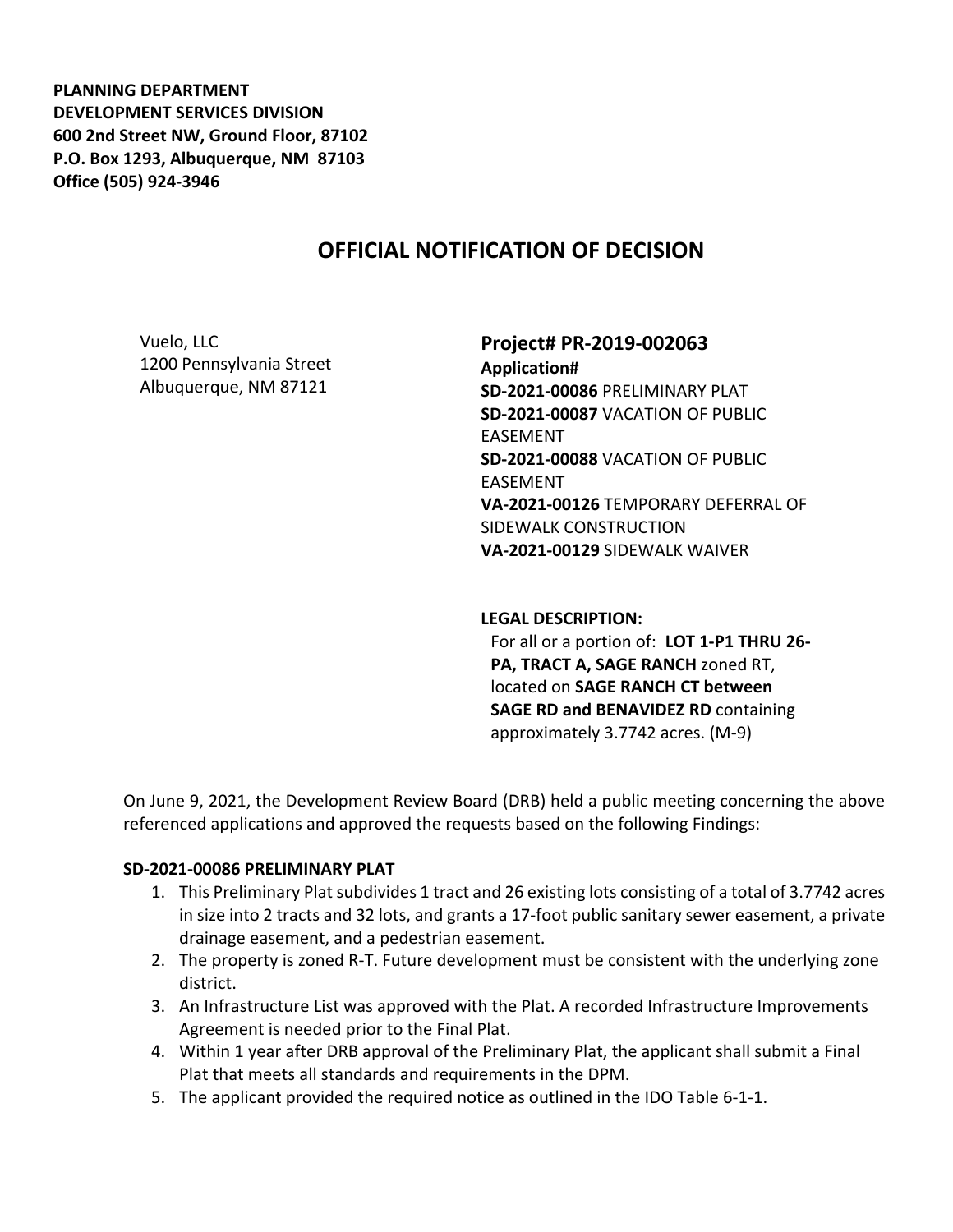Official Notice of Decision Project # PR-2019-002063 Applications# SD-2021-00086, SD-2021-00087, SD-2021-00088, VA-2021-00126, VA-2021-00129 Page 2 of 3

## **SD-2021-00087 VACATION OF PUBLIC EASEMENT**

- 1. The applicant proposes to vacate an existing public utility easement.
- 2. The applicant justified the vacation request for the easement pursuant to  $14-16-6-6-(K)(3)(b)$ . The new utility easement will better serve the public welfare by meeting the needs of the hammerhead configuration of the current design of the subdivision. The previous platting design was a cul-de-sac configuration that will not meet the current 32-lot design.

### **SD-2021-00088 VACATION OF PUBLIC EASEMENT**

- 1. The applicant proposes to vacate an existing public utility easement.
- 2. The applicant justified the vacation request for the easement pursuant to  $14-16-6-6-(K)(3)(b)$ . The new utility easement will better serve the public welfare by meeting the needs of the hammerhead configuration of the current design of the subdivision. The previous platting design was a cul-de-sac configuration that will not meet the current 32-lot design.

### **VA-2021-00126 TEMPORARY DEFERRAL OF SIDEWALK CONSTRUCTION**

- 1. The applicant proposes the temporary deferral of sidewalk construction where lots are fronting. The deferral avoids damage during construction of the residential dwellings.
- 2. Transportation engineering had no objections.

### **VA-2021-00129 SIDEWALK WAIVER**

- 1. The applicant proposes a waiver to the IDO/DPM standard(s) to remove the sidewalk along Lots 13-P1 and 19-P1 and will use unilateral ramps as a designation to cross the hammerhead at the t-intersection within the subdivision.
- 2. The applicant provided the required notice as outlined in the IDO Table 6-1-1.

APPEAL: If you wish to appeal this decision, you must do so within 15 days of the DRB's decision or by **JUNE 24, 2021.** The date of the DRB's decision is not included in the 15-day period for filing an appeal, and if the 15<sup>th</sup> day falls on a Saturday, Sunday or Holiday, the next working day is considered as the deadline for filing the appeal.

For more information regarding the appeal process, please refer to Section 14-16-6-4(U) of the Integrated Development Ordinance (IDO). Appeals should be submitted via email to [PLNDRS@CABQ.GOV](mailto:PLNDRS@CABQ.GOV) (if files are less than 9MB in size). Files larger than 9MB can be sent to [PLNDRS@CABQ.GOV](mailto:PLNDRS@CABQ.GOV) using [https://wetransfer.com.](https://wetransfer.com/) A Non-Refundable filing fee will be calculated and you will receive instructions about paying the fee online.

You will receive notification if any person files an appeal. If there is no appeal, you can receive Building Permits at any time after the appeal deadline quoted above, provided all conditions imposed at the time of approval have been met. Applicants submitting for building permit prior to the completion of the appeal period do so at their own risk. Successful applicants are reminded that there may be other City regulations of the IDO that must be complied with, even after approval of the referenced application(s).